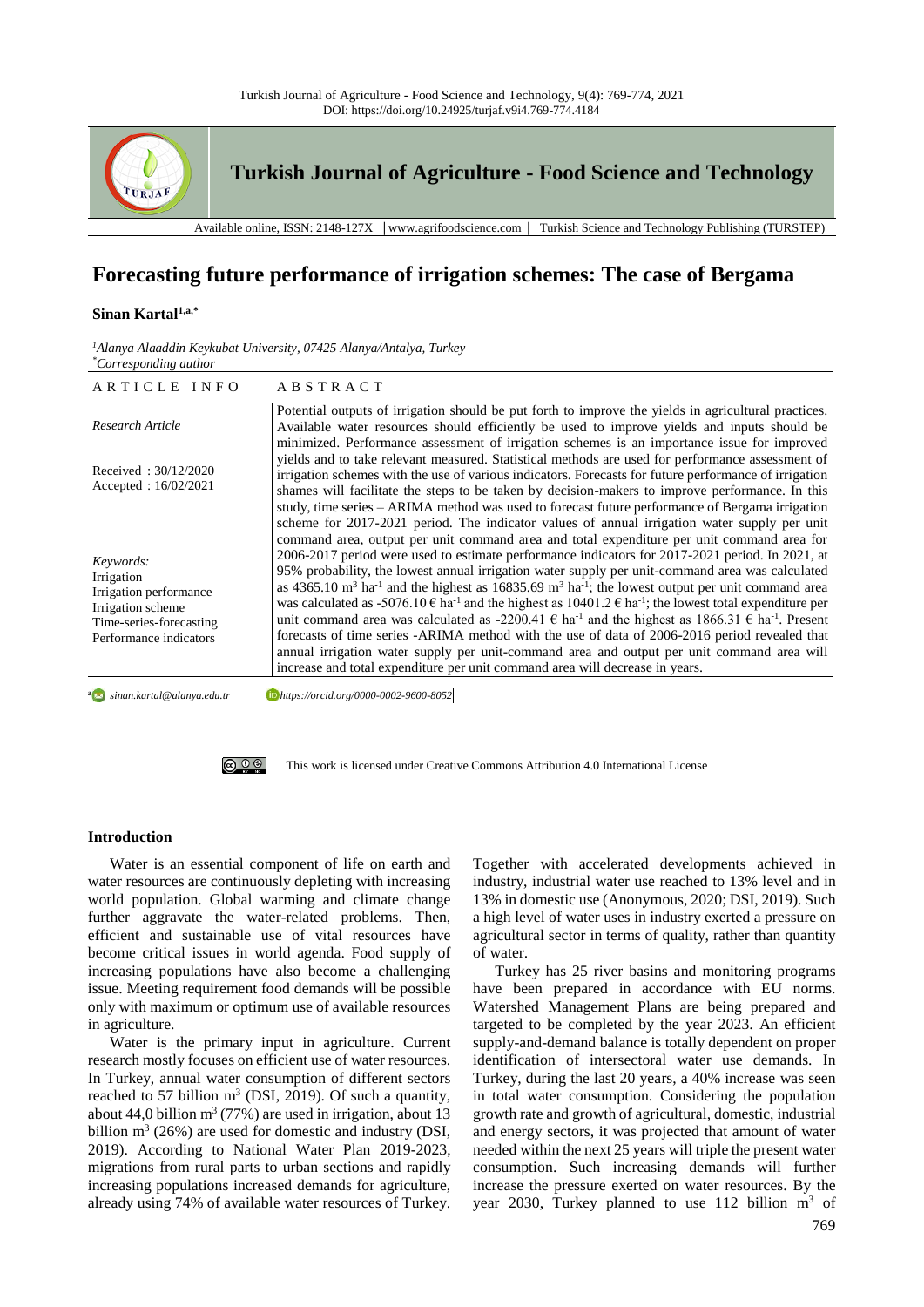available water resources and allocate 64% of this source to agriculture, 20% to industrial uses and 16% to domestic uses (Şura, 2017). Considering the current use in agriculture (74%), it was thought that water use performance in agriculture should be well-assessed and planed accordingly. By the year 2017, total size of lands opened for irrigation reached to 6,5 million hectares constituting about 72% of economically irrigable lands of Turkey. In 2016, net irrigation area was 3 million hectares (DSI, 2019). Majority of irrigable lands (75-80%) is irrigated with surface waters and the rest is irrigated with groundwater. In 2016, 43 billion m<sup>3</sup> water was used in irrigation and 77% of this water was supplied from surface water and 23% from groundwater (State Hydraulic Works, 2017). Leakage and evaporative losses are generally encountered in traditional systems. Through transition from traditional systems into modern systems, serious effort has been spent to improve irrigation efficiency, but overall efficiency is still around 51% level. National Water Plan 2019-2023 (2019) targets to increase efficiency to 55% level by the year 2024.

Several studies have been conducted worldwide about water use. McGlade et al. (2012) and Millennium Ecosystem Assessment (MEA, 2005) indicated that water was perceived as a renewable but limited resource in several countries and regions and excessive use of available water resources will aggravate water stress and exert serious threats on ecosystems and biodiversity. Shiklomanov and Rodda (2003) indicated agricultural irrigations, constituting about 86% of annual global water consumption, as the most significant factor for water consumption. Limited nature of water and ever-increasing water demands have made water use and management even more the significant issues. Several studies indicated that relevant measures should be taken to improve efficiency in water use and management, otherwise mankind will encounter several water-related problems (Alcamo et al. 1997; Seckler et al. 1998; Falkenmark and Rockström, 2004 ). There are several studies conducted on agricultural water use and management. Various indicators were developed to assess the performance of irrigation schemes (Molden et al., 1998; Malano and Burton, 2001; Burt, 2001; Renault et al., 2007). Several studies were also conducted with the use of these indicators (Çakmak 2001; Değirmenci, 2004; Rodriguez-Diaz et al., 2008; Corcoles et al., 2010; Alcon et al., 2017; Zema et al., 2018; Arslan and Değirmenci, 2018; Kartal et al., 2019; Kartal et al., 2020). Majority of these studies conducted to assess and compare the performance of irrigation organizations. In this study, current data of Bergama irrigation scheme located in İzmir province of Turkey were used to calculate

future performance of the irrigation scheme with the use of performance indicators. Recommendations were provided to improve estimated future performance of the irrigation scheme.

## **Material and Method**

The data supplied from General Directorate of State Hydraulic Works (DSI) for Bergama irrigation scheme for the years 2006-2019 period were used as the primary material of the present study. Data was obtained from DSI annual reports (DSI, 2019). Bergama irrigation scheme has an irrigation area of 3716 ha and uses gravity irrigation. The irrigation scheme has a total canal length of 25,9 km, of which 20 km is lined-canal and 5,9 km is canalette. Irrigation water is supplied from Kestel and Bergama rivers. About 5% of irrigations are performed with classical system and 95% are performed with canalette system. About 2892 ha (78%) of irrigation area is actively irrigated. Changing with the years, respectively maize, cotton and vegetables are mostly grown in irrigation district.

## *Method*

Data of 2006-2016 period of Bergama irrigation scheme were used to make estimations for 2017-2021 period. Annual irrigation water supply per unit command area, total expenditure per unit command area and output per unit command area were used as performance indicators. Equations provided in Table 1 were used to calculate the performance indicators used to determine the performance of Bergama irrigation scheme (Bos et al., 1994; Molden et al., 1998; Malano and Burton, 2001; Burt, 2001; Renault et al., 2007).

## *Data Analysis*

Data of 2006-2016 period were used in time series analysis to estimate the performance for 2017-2021 period. ARIMA is the strongest model used in future estimations with time series analysis (Box et al., 1994). The method is composed of model definition, parameter estimation and identification model validity phases. ARIMA compares different models while identifying the best model for relevant data (Nelson, 1991; Engle, 1982; Campbell and Diebold, 2005). Comparisons reveal the best ARIMA (p, d, q) arrangement and offers fit indices. Potential models are compared with the use of ARIMA and then a decision is made about which model was more appropriate for relevant data and forecasting. Assessments are made based on Bayes Information Criteria (BIC) and some goodnessof-fit statistics (Neath and Cavanaugh, 2017).

Table 1. Performance indicators used in calculations and calculation methods

| <b>Indicators</b>                                                            | Definition                                    |  |
|------------------------------------------------------------------------------|-----------------------------------------------|--|
| Annual irrigation water supply per unit command area $(m^3 \text{ ha}^{-1})$ | Total annual volume of irrigation supply      |  |
|                                                                              | Total annual irrigated area                   |  |
| Total expenditure per unit command area ( $\epsilon$ ha <sup>-1</sup> )      | Total expenditure                             |  |
|                                                                              | Command area                                  |  |
| Output per unit command area ( $\epsilon$ ha <sup>-1</sup> )                 | Total annual value of agricultural production |  |
|                                                                              | Command area                                  |  |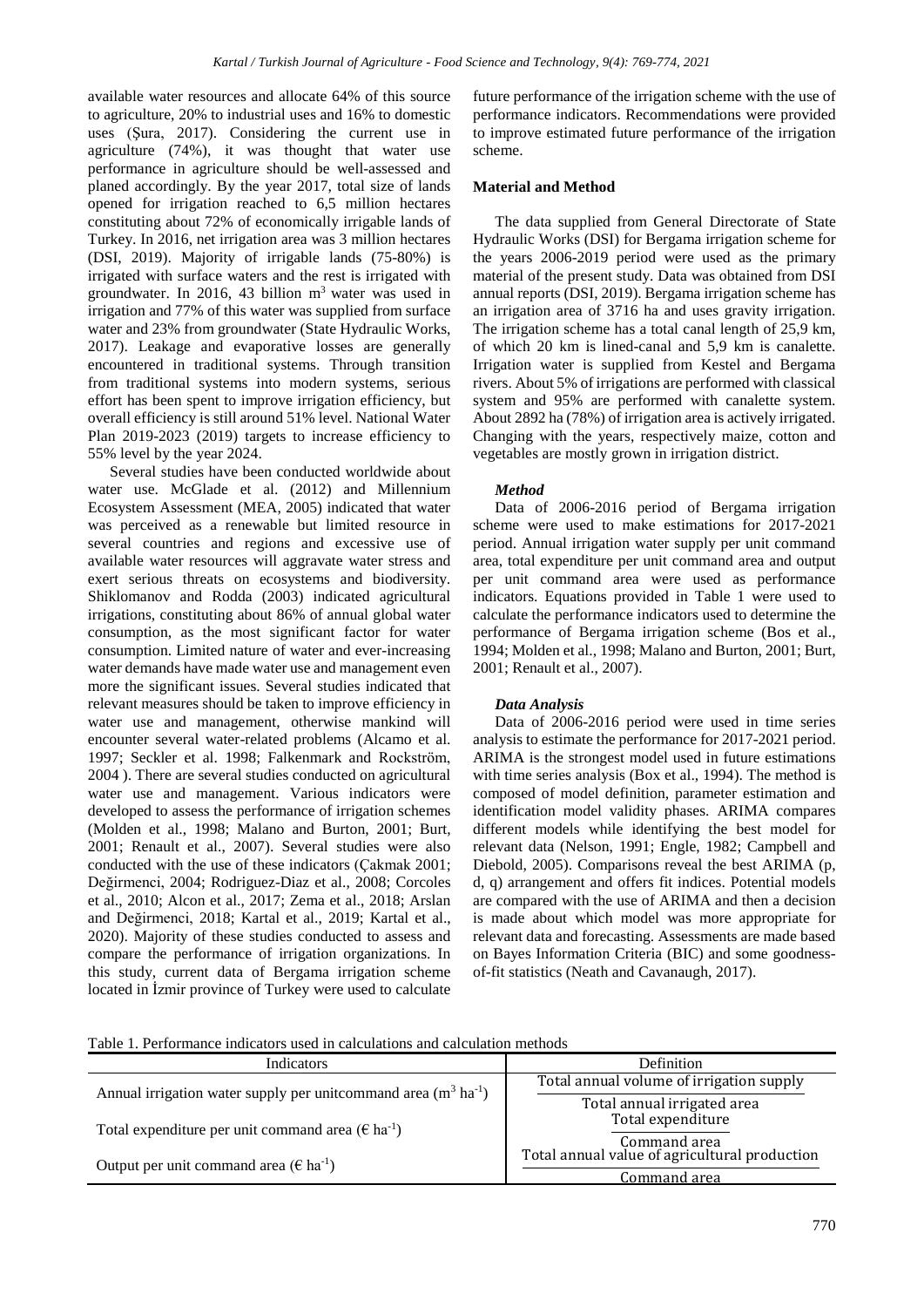While deciding about which ARIMA model is more suitable, BIC, Root Mean Square Error of Approximation (RMSE), Mean Absolute Percentage Error (MAPE), Mean Absolute Error (MAE) and Logistic Likelihood (LL) values were used. Parameters, in other words forecasts, are obtained through maximum likelihood asymptotically true for time series (Mandal, 2005). In present study, "forecast" package of R software was used in formation of time series, parameter estimations and forecasts. Analyses were conducted with the following code are given in Table 2.

### **Results**

In this chapter, model information about performance indicators, fit indices and estimation results were presented.

For Bergama irrigation scheme data, ARIMA (0,1,0) model was selected for annual irrigation water supply per unit command area;  $(0,1,0)$  was selected for output per unit command area and  $(0,1,0)$  was selected for total expenditure per unit command area. The forecasts made for 2017-2021 period with the use of specified ARIMA models were provided below respectively for annual irrigation water supply per unit command area, output per unit command area and total expenditure per unit command area.

Variations and estimations of annual irrigation water supply per unit command area are presented in Figure 1. Forecast upper limits for the years 2017-2021 increased gradually within the years. Therefore, it could be stated that total annual irrigation water supply per unit command area will increase gradually. Estimations for the years 2017- 2021 are provided in Table 3.

As can be seen in Table 4, at 80% probability, annual irrigation water supply per unit command area was estimated to be between  $5923.30 - 11500.32 \text{ m}^3 \text{ ha}^{-1}$  in 2017 and between 1755.15 - 14225.74 m<sup>3</sup> ha<sup>-1</sup> in 2021. At 95% probability, the lowest value was estimated as 7090.51 m<sup>3</sup> ha<sup>-1</sup> and the greatest as 12667.53 m<sup>3</sup> ha<sup>-1</sup> in 2017; the lowest value was estimated as  $4365.10 \text{ m}^3 \text{ ha}^{-1}$ and the greatest as  $16835.69$  m<sup>3</sup> ha<sup>-1</sup> in 2021. It was observed that annual irrigation water supply per unit command area increased within the years (Figure 1).

Forecasts for output per unit command area are presented in Figure 2. An increase was foreseen in this performance indicator within years. Estimated values are provided in Table 5.

As can be seen in Table 5, at 80% probability, the lowest output per unit command area was calculated as 399.63  $\epsilon$  ha<sup>-1</sup> and the greatest as 4925.46  $\epsilon$  ha<sup>-1</sup> in 2017; the lowest value was calculated as -2397.48  $\epsilon$  ha<sup>-1</sup> and the greatest as  $7722.58 \in \text{ha}^{-1}$  in 2021. At 95% probability, the lowest output per unit command area was calculated as - 798.28  $\epsilon$  ha<sup>-1</sup> and the greatest as 6123.38  $\epsilon$  ha<sup>-1</sup> in 2017; the lowest value was calculated as -2397.48  $\epsilon$  ha<sup>-1</sup> and the greatest as  $7722.58 \text{ } \in \text{ ha}^{-1}$  in 2021. The lower limits at 80 and 95% probability had negative values. Statistically, time series analysis may reveal negative values, but output per unit command area will not have a negative value in practice. Therefore, negative values were accepted as  $0 \in$ ha<sup>-1</sup> for output per unit command area. Output per unit command area values increased with years and such changes are presented in Figure 2.

|  | Table 3. Fit indexes of ARIMA models |  |  |
|--|--------------------------------------|--|--|
|--|--------------------------------------|--|--|

| Performance indicators                                 | <b>Fit Statistics</b>                  | Model  |                         |
|--------------------------------------------------------|----------------------------------------|--------|-------------------------|
|                                                        | <b>RMSE MAPE MAE Normalized BIC LL</b> |        |                         |
| Annual irrigation water delivery per unit command area | 1640.42 20.90 1277.86                  | 179.69 | $88.69$ ARIMA $(0,1,0)$ |
| Output per unit command area                           | 1683.58 24.08 1276.63                  | 180.21 | $88.95$ ARIMA $(0,1,0)$ |
| Total expenditure per unit command area                | $126.53$ 11.14 100.77                  | 116.67 | $57.24$ ARIMA $(0,2,0)$ |

| Table 4. Annual irrigation water delivery per unit command area estimates |  |  |  |  |
|---------------------------------------------------------------------------|--|--|--|--|
|                                                                           |  |  |  |  |

| Years | Lower $(\%95)$ | Lower $(\%80)$ | Forecast | Upper (%80) | Upper (%95) |
|-------|----------------|----------------|----------|-------------|-------------|
| 2017  | 7090.51        | 5923.30        | 9295.42  | 11500.32    | 12667.53    |
| 2018  | 6177.21        | 4526.53        | 9295.42  | 12413.63    | 14064.31    |
| 2019  | 5476.41        | 3454.75        | 9295.42  | 13114.43    | 15136.09    |
| 2020  | 4885.61        | 2551.19        | 9295.42  | 13705.23    | 16039.64    |
| 2021  | 4365.10        | 1755.15        | 9295.42  | 14225.74    | 16835.69    |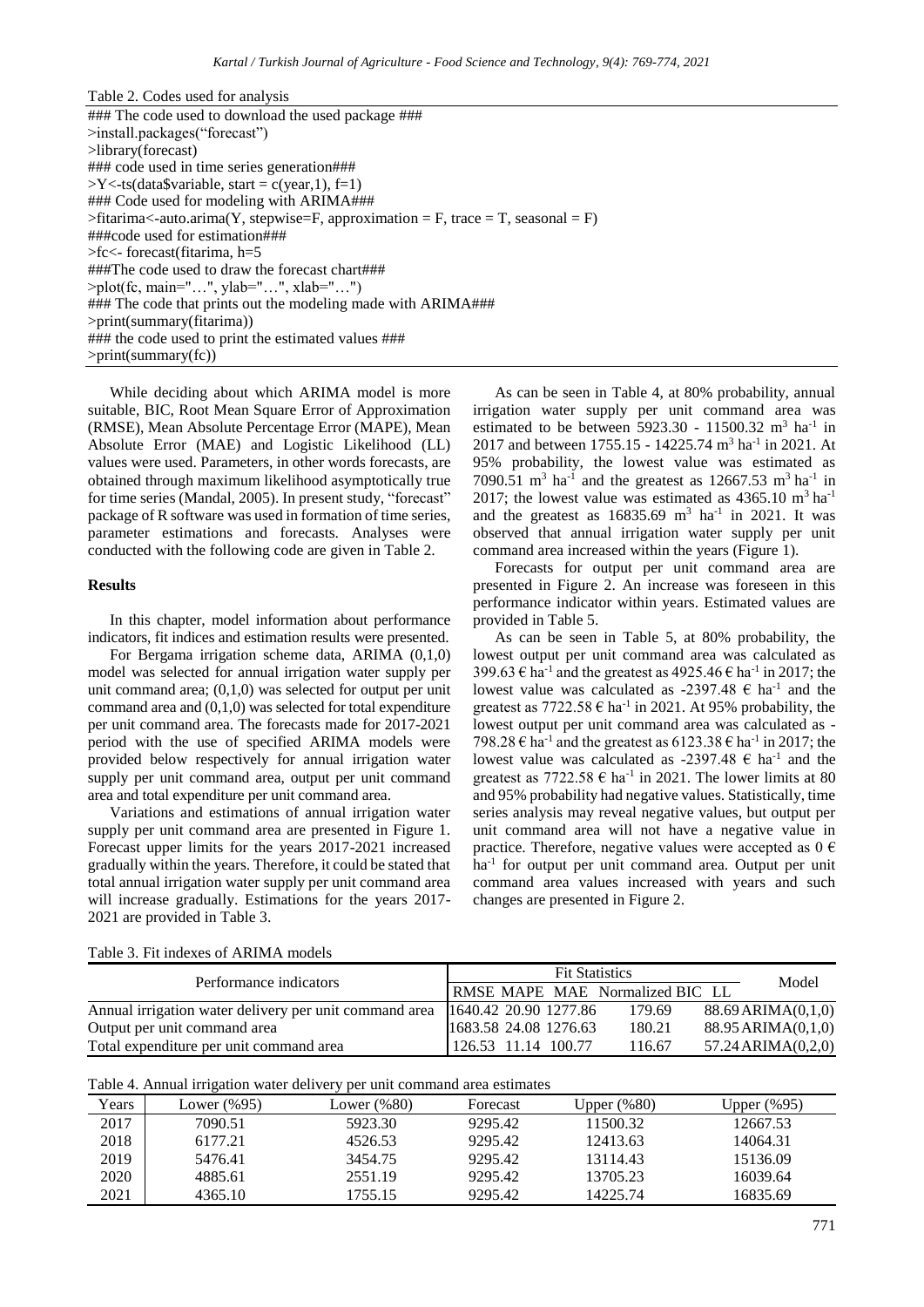|  |  |  | Table 5. Output per unit command area estimates |
|--|--|--|-------------------------------------------------|
|--|--|--|-------------------------------------------------|

| Years | Lower $(\%80)$                                             | Lower $(\%95)$ | Forecast  | Upper $(\%95)$ | Upper $(\%80)$ |
|-------|------------------------------------------------------------|----------------|-----------|----------------|----------------|
| 2017  | 399.63                                                     | $-798.28$      | 2662.55   | 6123.38        | 4925.46        |
| 2018  | $-537.69$                                                  | $-2231.80$     | 2662.55   | 7556.90        | 5862.79        |
| 2019  | $-1256.93$                                                 | $-3331.78$     | 2662.55   | 8656.88        | 6582.03        |
| 2020  | $-1863.28$                                                 | $-4259.11$     | 2662.55   | 9584.21        | 7188.38        |
| 2021  | $-2397.48$                                                 | $-5076.10$     | 2662.55   | 10401.2        | 7722.58        |
|       | Table 6. Total expenditure per unit command area estimates |                |           |                |                |
| Years | Lower $(\%80)$                                             | Lower $(\%95)$ | Forecast  | Upper $(\%95)$ | Upper $(\%80)$ |
| 2017  | 380.11                                                     | 285.21         | 559.39    | 833.56         | 738.66         |
| 2018  | $-23.09$                                                   | $-235.30$      | 377.78    | 990.86         | 778.65         |
| 2019  | $-474.61$                                                  | $-829.71$      | 196.17    | 1222.05        | 866.95         |
| 2020  | $-967.37$                                                  | $-1487.17$     | 14.56     | 1516.29        | 996.49         |
| 2021  | $-1496.59$                                                 | $-2200.41$     | $-167.05$ | 1866.31        | 1162.49        |



Figure 1. Annual irrigation water delivery per unit command area



Figure 2. Output per unit command area



Figure 3. Total expenditure per unit command area

The data about total expenditure per unit command area until the year 2016 and estimated values for 2017 - 2021 period are presented in Figure 3. Total expenditure per unit command area decreased with the years. Estimated values are provided in Table 6.

As can be seen in Table 4, at 80% probability, the lowest total expenditure per unit command area was calculated as 380.11  $\epsilon$  ha<sup>-1</sup> and the greatest as 738.66  $\epsilon$  ha<sup>-1</sup> <sup>1</sup> in 2017; the lowest value was calculated as -1496.59  $\epsilon$  ha <sup>1</sup> and the greatest as 1162.49  $\epsilon$  ha<sup>-1</sup> in 2021. At 95% probability, the lowest total expenditure per unit command area was calculated as 285.21 € ha-1 and the greatest as 833.56  $\epsilon$  ha<sup>-1</sup> in 2017; the lowest value was calculated as -2200.41 € ha<sup>-1</sup> and the greatest as  $1866.31 \text{ € ha}^{-1}$  in 2021. As can be inferred from Figure 3, total expenditure per unit command area will decrease in years.

ARIMA model couldn't catch a trend in the indicators that annual irrigation water delivery per unit command area estimates. Therefore, forecast values are assumed same for the predicted years, however, vice versa for the indicator total expenditure per unit command area estimates. But, still upper and lower values of the indicators gives the range for the predicted years.

#### **Discussion, Conclusion and Recommendations**

Time series analysis with ARIMA model in agricultural studies, especially irrigation sector, are getting widely used to predict some values such as performance indicators (Arslan, 2020), irrigation management (Aljoumani et al., 2012), tank irrigation (Narayanamoorthy, 2007). The drought regions (Pamuk et al., 2004) show low performance in terms of irrigation ratio, indicates irrigated area over command area, due to lack of irrigation water (DSI, 2019). Water is the most important input in agriculture and its users are water user associations (WUA), so prediction of the performance of them is of great importance (Arslan, 2020).

The study support that time Series analysis is among the strongest tools used in forecasting future performance of irrigation schemes. Time Series – ARIMA method was used in present study to calculate future performance of Bergama irrigation scheme. With the use of ARIMA method, performance data of previous years were used and future performance of the irrigation scheme was forecasted. In this sense, annual irrigation water supply per unit command area, total expenditure per unit command area and output per unit command area of Bergama irrigation scheme for 2006-2016 period were used and forecasts were made for 2017-2021 period. Present findings revealed that there would be increases in upper limits of annual irrigation water supply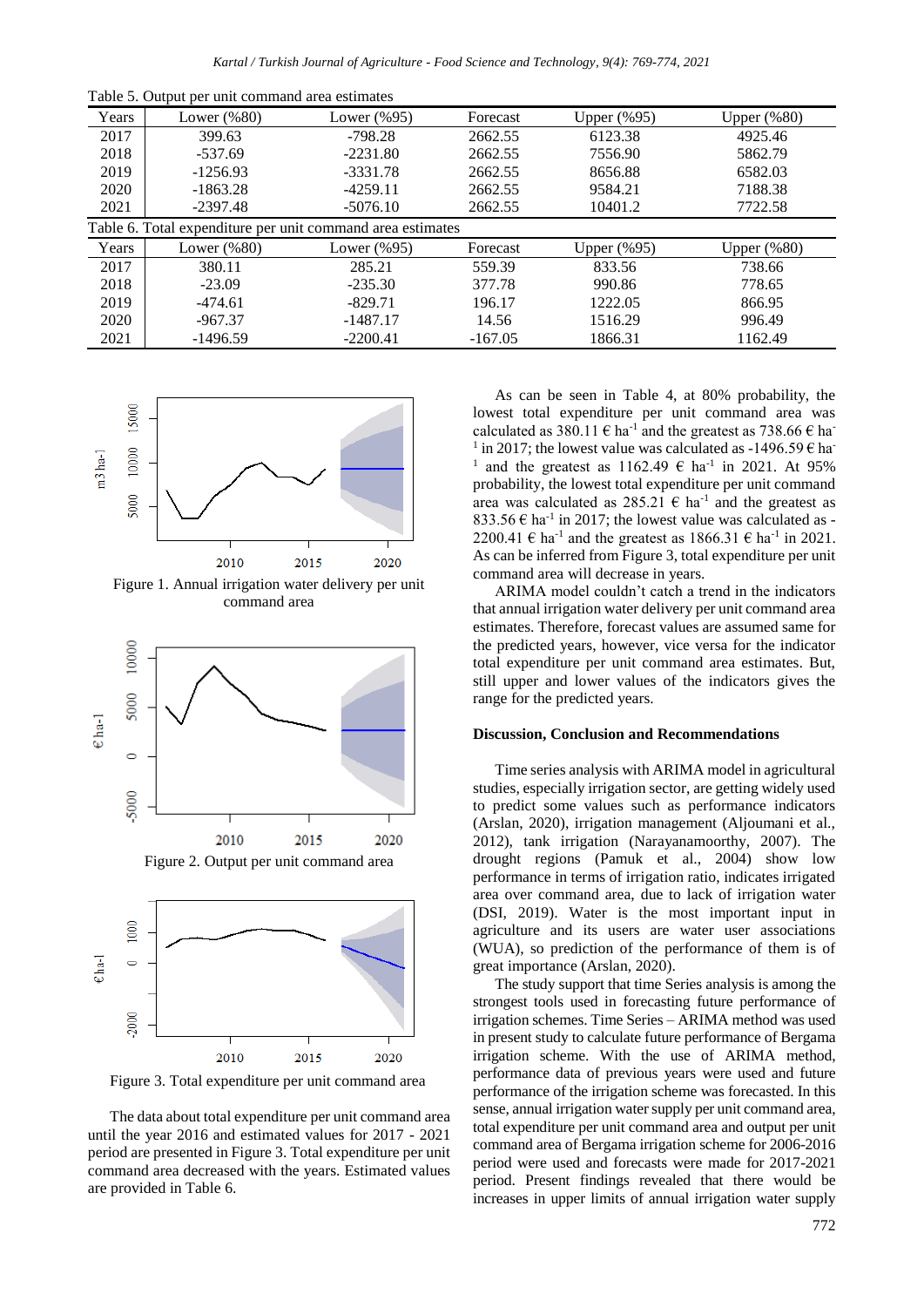per unit-command area and output per unit command area indicators and decreases in total expenditure per unit command area indicator in years. For Bergama irrigation scheme, annual irrigation water supply per unit-command area and output per unit command area were not consistent in 2006-2016 period. In other words, there was not a systematic increase or decrease in these parameters in years. Increases in some years were followed by a serious decline. Therefore, it was not possible to get point estimations for these parameters. Then, the lowest and the greatest possible values were calculated for these parameters. As compared to aforementioned two parameters, total expenditure per unit command area indicator was more consistent in 2006-2016 period. Analysis results revealed that such a case could also be reflecting in upcoming years. Therefore, it was forecasted that total expenditure per unit command area will continue to decrease in years. It was though that upper and lower limits calculated for three performance indicators would provide significant data for decision-makers to improve future performance of irrigation schemes. In line with present findings, relevant improvements and implementations should be put in practice.

#### **References**

- Alcamo J, Döll P, Kaspar F, Siebert S. 1997. Global change and global scenarios of water use and availability: an application of WaterGAP 1.0. Center for Environmental Systems Research, University of Kassel, Kassel, Germany.
- Alcon F, García-Bastida PA, Soto-García M, Martínez-Alvarez V. 2017. Explaining the performance of irrigation communities in a water-scarce region. Irrigation Science, doi: 10.1007/s00271-016-0531-7
- Aljoumani B, Sànchez-Espigares JA, Canameras N, Josa R, Monserrat J. 2012. Time series outlier and intervention analysis: Irrigation management influences on soil water content in silty loam soil. Agricultural Water Management, 111: 105-114.
- Anonymous 2020. Republic of Turkey Ministry of Agriculture and Forestry. Annual Report of 2019. Available from: https://cdniys.tarimorman.gov.tr/api/File/GetFile/425/KonuI cerik/759/1107/DosyaGaleri/dsi-2019-faaliyet-raporu.pdf [Accesed 16 February 2021]
- Arslan F, Değirmenci H. 2018. RAP-MASSCOTE Aproach of modernizing operatıon-maintanence and management of irrigation schemes: A case study of Kahramanmaraş left bank irrigation scheme. Atatürk University Journal of Agricultural Faculty, doi: 10.15832/ankutbd.512677.
- Boss MG, Murrray-Rust DH, Merrey DJ, Johnson HG, Snellen WS. 1994. Methodologies for assessing performance of irrigation and drainage management. Irrigation and Drainage Systems, doi:10.1007/BF00881553
- Box GEP, Jenkins GM, Reinsel GC. 1994. Time series analysis; Forecasting and control, Prentice Hall, Englewood Cliff, New Jersey.
- Burt C. 2001. Rapid appraisal process (RAP) and benchmarking explanation and tools. Retrieved in June, 10, 2020 from http://www.fao.org/3/a-aq443e.pdf
- Campbell S, Diebold F. 2005. Weather forecasting for weather derivatives. Journal of the American Statistical Association, 100, 6-16.
- Corcoles JI, Tarjuelo JM, Moreno MA, Ortega JF, De Juan JA. 2010. Evaluation of Irrigation Systems by Using Benchmarking Techniques. In: Proceedings of XVII. World Congress of the International Commission of Agricultural and Biosystems Engineering, 13-17 June, Québec City, Canada, pp: 225-234.
- Çakmak B. 2001. Evalution of irrigation system performance in irrigation associations Konya. Tarım Bilimleri Dergisi 7: 111- 117.
- Değirmenci H. 2004. Assessment of irrigation schemes with comparative indicators in Kahramanmaraş region. KSU Journal of Science and Engineering 7(1): 104-110.
- DSI, 2019. Assessment report of irrigation facilities operated and transferred by DSI. General Directorate of State Hydraulic Works. Ankara, Turkey.
- Engle R. 1982. Autoregressive conditional heteroscedasticity with estimates of the variance of United Kingdom ináation. Econometrica, 50: 987-1008.
- Falkenmark M, Rockstrom J, Rockström J. 2004. Balancing water for humans and nature: The new approach in ecohydrology. Earthscan.
- Kartal S, Değirmenci H, Arslan F. 2019. The effect of irrigation channel type and length on irrigation performance indicators. KSU J. Agric Nat., doi:10.18016/ksutarimdoga.vi.502821.
- Kartal S, Değirmenci H, Arslan F. 2020. Assessment of irrigation schemes with performance indicators in southeastern irrigation district of Turkey. Journal of Agricultural Sciences. doi:10.15832/ankutbd.543990.
- Malano H, Burton M. 2001. Guidelines for Benchmarking Performance in the Irrigation and Drainage Sector. IPTRID and FAO, Rome, Italy.
- Mandal BN. 2005. Forecasting sugarcane productions in India with ARIMA model. New Delhi: IASRI
- MCGLADE, 2012. Jacqueline et al. Measuring water use in a green economy, a report of the working group on water efficiency to the International Resource Panel. United Nations Environment Programme.
- Millennium Ecosystem Assessment 2005. A Report of the Millennium Ecosystem Assessment. Ecosystems and Human Well-Being. Island Press, Washington DC.
- Molden DJ, Sakthivadivel R, Perry CJ, Fraiture CD, Kloezen WH. 1998. Indicators for Comparing the Performance of Irrigated Farming Systems. IWMI, Colombo, Research Report 20: 26.
- Narayanamoorthy A. 2007. Tank irrigation in India: a time series analysis. Water policy, 9(2): 193-216.
- Neath A, Cavanaugh J. 2012. The Bayesian information criterion: Background, derivation, and applications. Wiley Interdisciplinary Reviews: Computational Statistics, doi:10.1002/wics.199.
- Nelson D. 1991. Conditional heteroskedasticity in asset returns: a new approach. Econometrica, 59: 347-370.
- Pamuk G, Özgürel M, Topçuoğlu K. 2004. Standart yağış indisi (SPI) ile Ege Bölgesinde kuraklık analizi. Ege Üniversitesi Ziraat Fakültesi Dergisi, 41(1).
- Renault D, Facon T, Wahaj R. 2007. Modernization of Irrigation Management: MASSCOTE Approach Mapping System and Services for Canal Operation Techniques. Food and Agriculture Org., 63: 13.
- Rodríguez-Díaz JA, Camacho-Poyato E, Lopez-Luque R, Pérez-Urrestarazu L. 2008. Benchmarking and multivariate data analysis techniques for improving the efficiency of irrigation districts: An application in Spain. Agricultural Systems 96(1- 3): 250-259.
- Seckler D, Amarasinghe U, Molden D, de Silva R, Barker R. 1998. World water demand and supply, 1990 to 2025: scenarios and issues. Colombo, Sri Lanka: International Irrigation Management Institute (IIMI). vi, 40p. (IWMI Research Report 019 / IIMI Research Report 019) doi: http://dx.doi.org/10.3910/2009.019.
- Shiklomanov IA, Rodda JC. 2003. World water resources at the beginning of the 21st century. International hydrology series.
- State Hydraulic Works 2017. 2. Ormancılık ve Su Şurası- DSİ Barajlar ve HES Dairesi Raporu. Afyonkarahisar: OSİB
- State Hydraulic Works 2018. DSİ Genel Müdürlüğü Resmi Görüşü. Ankara: DSİ.